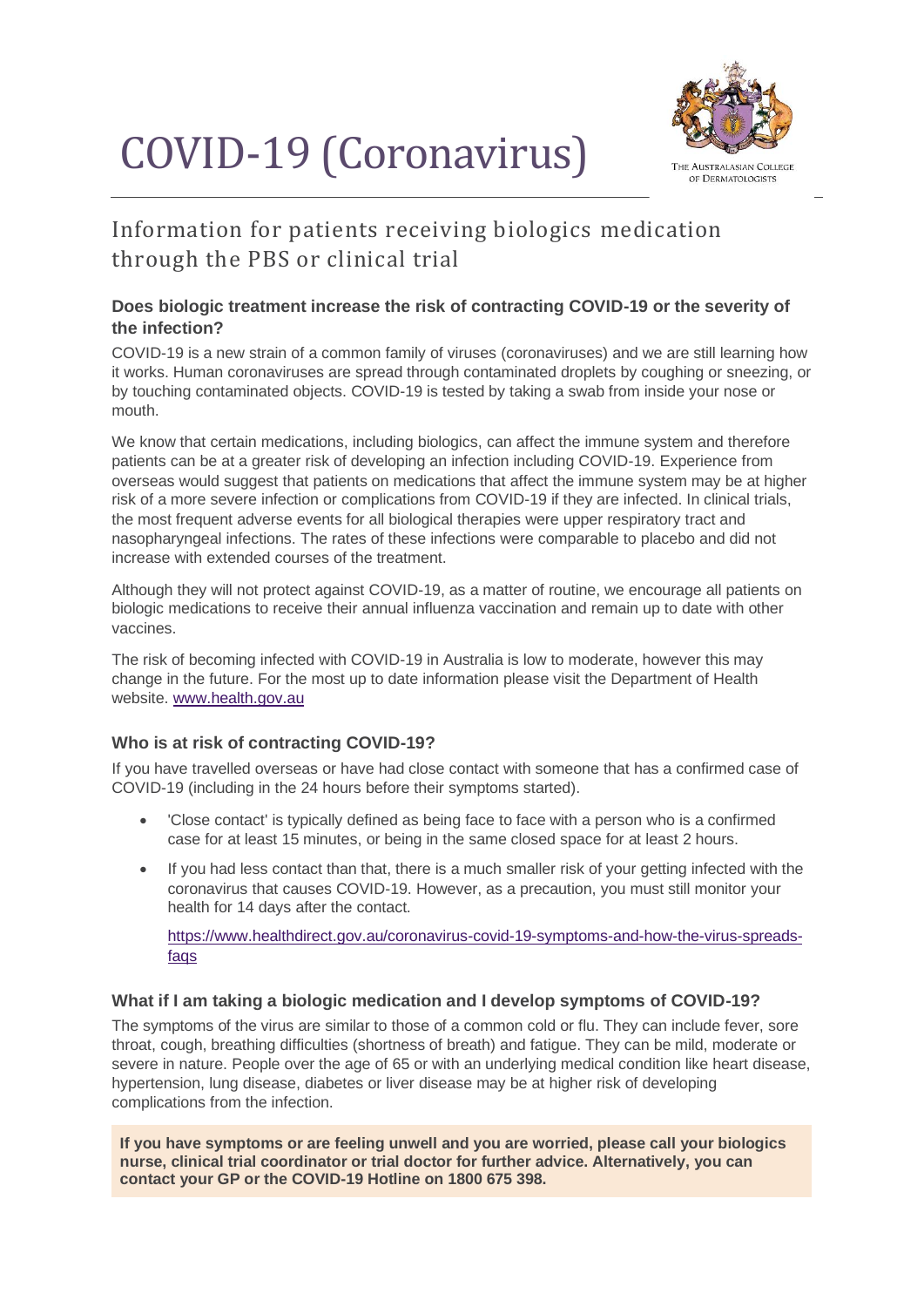### **Should I stop taking my biologic or trial medication?**

Currently, most people should continue taking their biologic medication. This advice may change as more information becomes available. If you stop taking your medication you may have a flare of your disease which may increase the risk of complications if you are infected with the coronavirus.

If you have **suspected or confirmed COVID-19** infection you should withhold your medication and contact your biologics nurse or trial coordinator. This is consistent with established treatment guidelines which recommend people should not take medications that target the immune system if they have active infections. Medication should not be recommenced until the infection has resolved or infection has been ruled out. For patients who have had close contact with a person that has been diagnosed with COVID-19, withhold taking medication until confirmation of a negative result has been confirmed. Patients who have come in close contact with a suspected or confirmed case should selfisolate for 14 days as per guidelines outlined by the government. Patients cannot be cleared to recommence therapy until 14 days after commencing self-isolation.

You **do not need** to stop your topical medications.

#### **Should I self-isolate as a precaution?**

Self-isolation is **only** applicable for people that have travelled overseas and are recently returned, if you have tested positive for COVID-19, or you have come in close contact with a confirmed case of COVID-19. This advice may change over time.

Self-isolation involves staying indoors and avoiding further contact with people until you are sure you do not have the COVID-19 infection. If you are waiting for a COVID-19 result, then you must selfisolate and your result is negative (clear).

#### **Is it OK to travel overseas?**

The current advice from the Australian government is that all overseas travel should be deferred until further notice. For the most up to date information on travel please visit the Smart Traveller website. <https://www.smartraveller.gov.au/COVID-19-australian-travellers>

#### **What precautions can I take to reduce my risk of COVID-19 infection?**

- Wash your hands often with soap and running water, for at least 20 seconds, particularly after touching objects and surfaces. Dry with paper towel or hand dryer. If you use topical steroids or creams, please ensure that you wash your hands thoroughly prior to application.
- Try not to touch your face especially your eyes, nose or mouth.
- Cover your nose and mouth with a tissue when you cough or sneeze. Discard the tissue immediately after use. If you don't have a tissue cough or sneeze into your upper sleeve or flexed elbow.
- Stay at home if you feel sick/unwell.
- Phone your biologics nurse or trial coordinator for instructions regarding biologic or trial medication if you do become unwell
- Continue healthy habits: exercise, drink water, get plenty of sleep.
- Wearing a face mask is not necessary if you are well.
- Practice good social-distancing techniques. This includes standing at least a metre and a half from the person standing next to you, stop shaking hands, kissing or hugging as a greeting, and avoid crowds.
- For cleaning around the house, any usual household detergent should be effective at killing the virus.

Version: 2 Date: 23March 2020 COVID-19 Biologics - Trial Patient information Page **2** of **3**